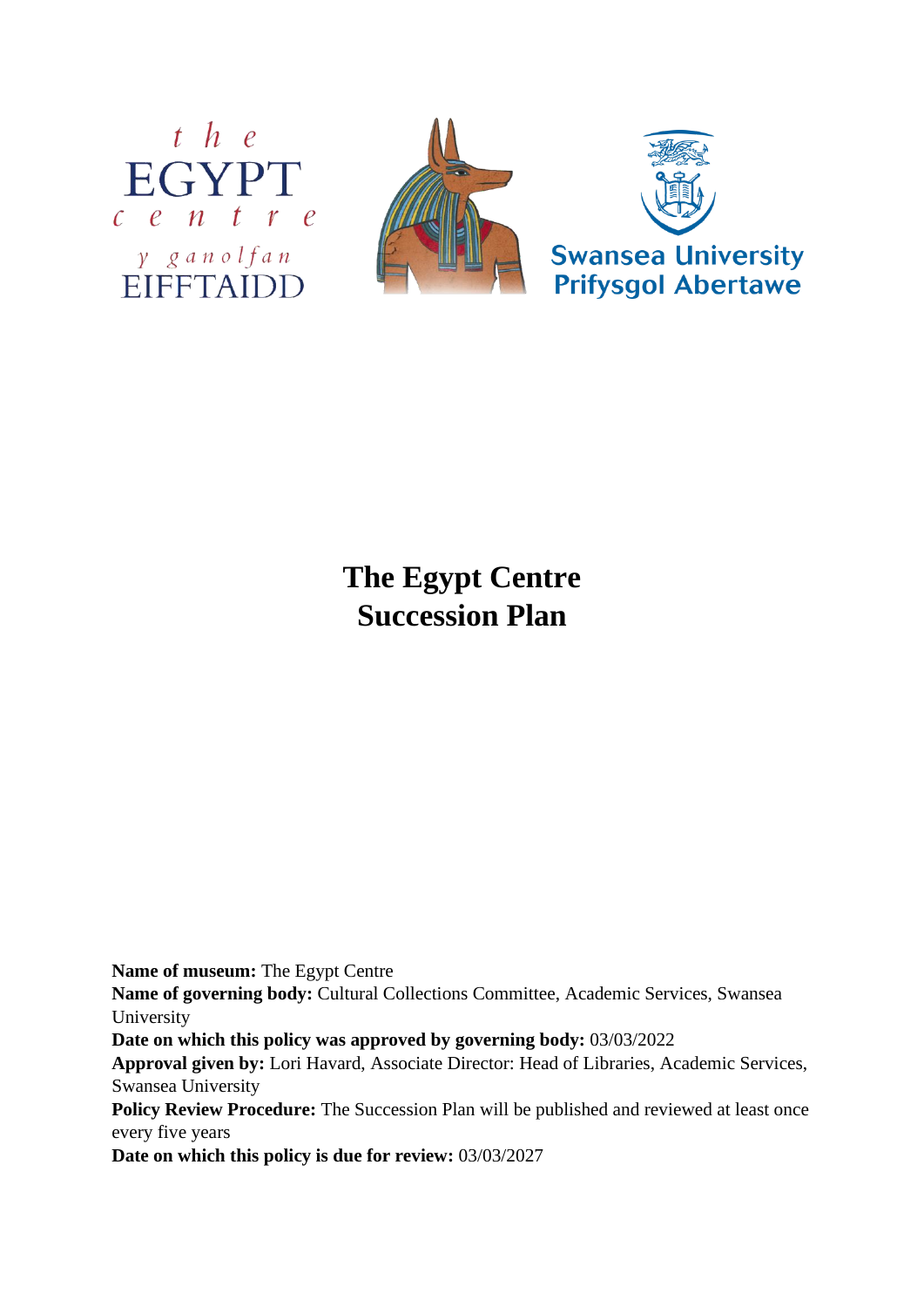## **1. Mission**

*The Egypt Centre aims to collect, interpret, and care for Egyptian archaeological material and related documentation in order to enhance the education and cultural life of Wales and beyond, now and in the future.*

The Egypt Centre's Mission can be split into three core purposes, which are essential to the Museum and our work. These purposes are:

- 1. Learning and Teaching
- 2. Widening Participation
- 3. Care of the Collection

These core aims inform our practise and are the essential services referenced in the Succession Plan.

### **2. Rational**

This Succession Plan is to be used both to allow business continuity and the operation of essential services in the event of staff absence or resignation. It can also be used to ensure all staff are inducted on essential duties. This plan will be updated every five years, or sooner if the need arises. The key aims of the Egypt Centre in the event of staff absence are to ensure that the Museum can open to the public and ensure the safety of the collection.

The Egypt Centre's staffing structure is as follows:

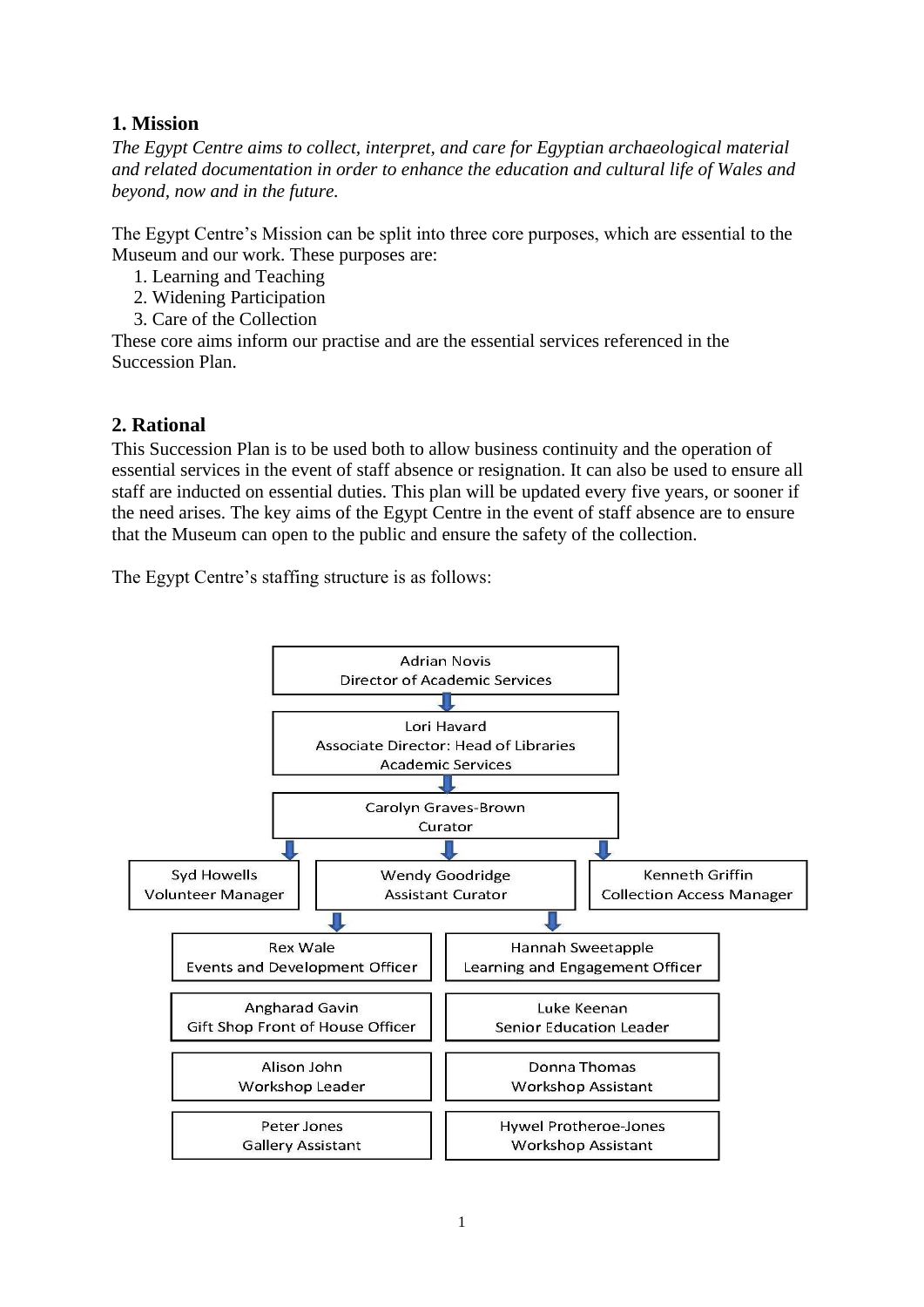In addition to their role, the following staff hold the following positions: Gift Shop Front of House Officer – Health & Safety Officer Assistant Curator – Safeguarding Officer Volunteer Manager – Deputy Safeguarding Officer, Fire Warden, and First Aider Learning and Engagement Officer – First Aider

#### *The Use of Volunteers*

• The use of volunteers enables the delivery of labour-intensive activities where we do not have enough paid staff available. This includes acting as guides and security staff in galleries and delivering school and other educational activities.

#### **3. Delivering our Essential Services**

The Egypt Centre's Essential Services can be sub-categorised into key functions, which ensure the smooth running of the Museum. These are outlined in the following table with the responsible staff highlighted. These are general responsibilities of the Egypt Centre, which run alongside the staff's more detailed job description.

Where more than one person is responsible, there is often a lead person who is indicated in red. Other members of staff can assist and fill in when the person responsible is absent or leaves.

The Egypt Centre's Curator has overall responsibility for these services; some have been delegated to ensure a smooth-running operation.

| <b>Roles</b>          |              |                      |                                         |                             |                                                    |                                                     |                                       |                                         |                             |                           |                       |
|-----------------------|--------------|----------------------|-----------------------------------------|-----------------------------|----------------------------------------------------|-----------------------------------------------------|---------------------------------------|-----------------------------------------|-----------------------------|---------------------------|-----------------------|
|                       | Curator      | Assistant<br>Curator | Manager<br>Access<br><b>Collections</b> | Manager<br><b>Volunteer</b> | Development<br><b>Events and</b><br><b>Officer</b> | Engagement<br><b>Learning and</b><br><b>Officer</b> |                                       | <b>Senior</b><br>Assistant<br>Education | Assistant<br><b>Gallery</b> | Workshop<br><b>Leader</b> | Assistant<br>Workshop |
|                       |              |                      |                                         |                             |                                                    |                                                     |                                       |                                         |                             |                           |                       |
|                       |              |                      |                                         |                             |                                                    |                                                     | Shop Front of<br><b>House Officer</b> |                                         |                             |                           |                       |
| Full                  | ✓            | ✓                    | ✓                                       |                             |                                                    |                                                     |                                       |                                         |                             |                           |                       |
| documentation         |              |                      |                                         |                             |                                                    |                                                     |                                       |                                         |                             |                           |                       |
| procedure             |              |                      |                                         |                             |                                                    |                                                     |                                       |                                         |                             |                           |                       |
| Object                | $\checkmark$ | ✓                    |                                         | ✓                           |                                                    |                                                     | $\checkmark$                          |                                         |                             |                           |                       |
| acquisition           |              |                      |                                         |                             |                                                    |                                                     |                                       |                                         |                             |                           |                       |
| Full Safety           |              | ✓                    | ✓                                       |                             |                                                    |                                                     |                                       |                                         |                             |                           |                       |
| Policy (how to        |              |                      |                                         |                             |                                                    |                                                     |                                       |                                         |                             |                           |                       |
| draw up)              |              | ✓                    | ✓                                       |                             | ✓                                                  | ✓                                                   | ✓                                     |                                         |                             | $\checkmark$              |                       |
| Safety Policy,        | $\checkmark$ |                      |                                         | ✓                           |                                                    |                                                     |                                       | $\checkmark$                            | ✓                           |                           |                       |
| including<br>COVID-19 |              |                      |                                         |                             |                                                    |                                                     |                                       |                                         |                             |                           |                       |
| Risk                  | ✓            | ✓                    | ✓                                       | $\checkmark$                | ✓                                                  | ✓                                                   | ✓                                     |                                         |                             |                           |                       |
| Assessments           |              |                      |                                         |                             |                                                    |                                                     |                                       |                                         |                             |                           |                       |
| Full                  |              |                      |                                         | ✓                           |                                                    |                                                     |                                       |                                         |                             |                           |                       |
| Safeguarding          |              |                      |                                         |                             |                                                    |                                                     |                                       |                                         |                             |                           |                       |
| Policy                |              |                      |                                         |                             |                                                    |                                                     |                                       |                                         |                             |                           |                       |
| <b>Basic</b>          | $\checkmark$ | ✓                    | ✓                                       | ✓                           | ✓                                                  | ✓                                                   | ✓                                     | ✓                                       | $\checkmark$                | $\checkmark$              |                       |
| Safeguarding          |              |                      |                                         |                             |                                                    |                                                     |                                       |                                         |                             |                           |                       |
| Policy                |              |                      |                                         |                             |                                                    |                                                     |                                       |                                         |                             |                           |                       |
| Full shop             |              | ✓                    |                                         |                             |                                                    |                                                     | $\checkmark$                          |                                         |                             |                           |                       |
| procedure             |              |                      |                                         |                             |                                                    |                                                     |                                       |                                         |                             |                           |                       |
| Daily shop            |              |                      |                                         | ✓                           |                                                    |                                                     | ✓                                     |                                         | ✓                           |                           |                       |
| procedure             |              |                      |                                         |                             |                                                    |                                                     |                                       |                                         |                             |                           |                       |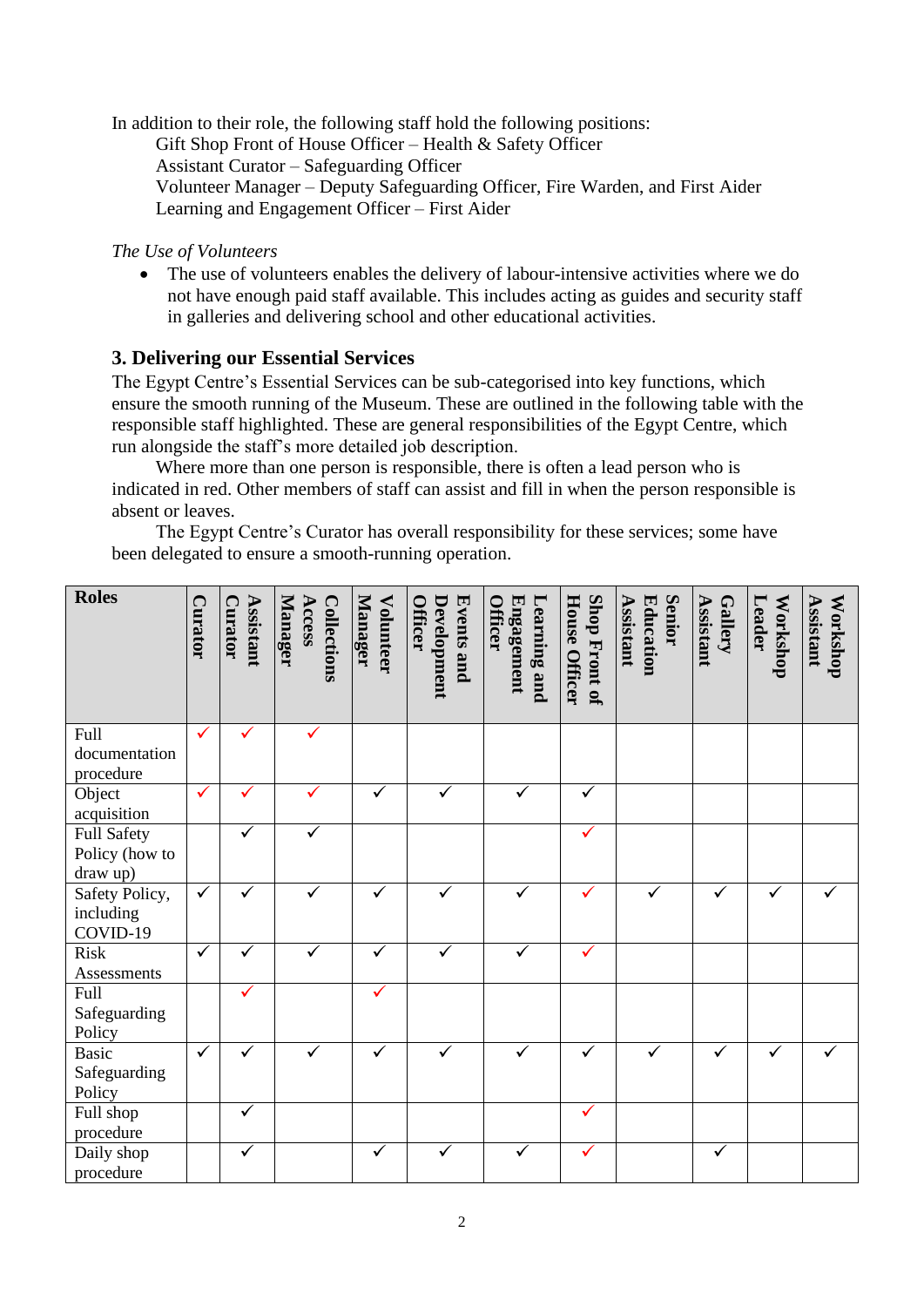| Shop stock               |              |              |                         |                         |                         |                         |              |                         |              |              |              |
|--------------------------|--------------|--------------|-------------------------|-------------------------|-------------------------|-------------------------|--------------|-------------------------|--------------|--------------|--------------|
| control                  |              |              |                         |                         |                         |                         |              |                         |              |              |              |
| <b>Egypt Centre</b>      | $\checkmark$ | ✓            | $\overline{\checkmark}$ | $\checkmark$            | $\checkmark$            | $\checkmark$            | $\checkmark$ | $\overline{\checkmark}$ | $\checkmark$ | $\checkmark$ | $\checkmark$ |
| Forward Plan             |              |              |                         |                         |                         |                         |              |                         |              |              |              |
| MA Code of               | $\checkmark$ | $\checkmark$ | $\checkmark$            | $\checkmark$            | $\checkmark$            | $\checkmark$            | $\sqrt{ }$   | $\checkmark$            | $\checkmark$ | $\checkmark$ | ✓            |
| Ethics                   |              |              |                         |                         |                         |                         |              |                         |              |              |              |
| University               | $\checkmark$ | ✓            | $\checkmark$            | $\checkmark$            | $\checkmark$            | ✓                       | $\checkmark$ | $\checkmark$            | $\checkmark$ | ✓            |              |
| mandatory                |              |              |                         |                         |                         |                         |              |                         |              |              |              |
| training (e.g.           |              |              |                         |                         |                         |                         |              |                         |              |              |              |
| Dignity in               |              |              |                         |                         |                         |                         |              |                         |              |              |              |
| Workplace,               |              |              |                         |                         |                         |                         |              |                         |              |              |              |
| Bias, GDPR)              |              |              |                         |                         |                         |                         |              |                         |              |              |              |
| University               | $\checkmark$ | ✓            | $\checkmark$            | $\checkmark$            | $\checkmark$            | ✓                       | ✓            |                         |              |              |              |
| Welsh                    |              |              |                         |                         |                         |                         |              |                         |              |              |              |
| Language                 |              |              |                         |                         |                         |                         |              |                         |              |              |              |
| <b>Standards</b>         |              |              |                         |                         |                         |                         |              |                         |              |              |              |
| Preventative             | $\checkmark$ | ✓            | $\checkmark$            | $\checkmark$            | $\checkmark$            | $\checkmark$            | $\checkmark$ | $\checkmark$            | ✓            | ✓            | ✓            |
| Conservation             |              |              |                         |                         |                         |                         |              |                         |              |              |              |
| Alarms and               | $\checkmark$ | $\checkmark$ | $\checkmark$            | $\checkmark$            | $\overline{\checkmark}$ | $\checkmark$            | $\checkmark$ |                         |              |              |              |
| locking up               |              |              |                         |                         |                         |                         |              |                         |              |              |              |
| Mail                     | $\checkmark$ | $\checkmark$ | $\overline{\checkmark}$ | $\overline{\checkmark}$ | $\overline{\checkmark}$ | $\overline{\checkmark}$ | $\checkmark$ |                         |              |              |              |
| procedure                |              |              |                         |                         |                         |                         |              |                         |              |              |              |
| Emergency                | $\checkmark$ | ✓            | ✓                       | $\checkmark$            | $\checkmark$            | ✓                       | $\checkmark$ |                         |              |              |              |
| plan                     |              |              |                         |                         |                         |                         |              |                         |              |              |              |
| School                   |              | ✓            |                         | $\checkmark$            |                         | ✓                       | $\checkmark$ |                         |              |              |              |
| booking                  |              |              |                         |                         |                         |                         |              |                         |              |              |              |
| procedure                |              |              |                         |                         |                         |                         |              |                         |              |              |              |
| Children's               |              |              | ✓                       | $\checkmark$            |                         |                         |              |                         |              |              |              |
| workshop                 |              |              |                         |                         |                         |                         |              |                         |              |              |              |
| booking                  |              |              |                         |                         |                         |                         |              |                         |              |              |              |
| procedure                |              |              |                         |                         |                         |                         |              |                         |              |              |              |
| Young                    |              | ✓            |                         |                         |                         | ✓                       |              |                         |              |              |              |
| Egyptologist             |              |              |                         |                         |                         |                         |              |                         |              |              |              |
| workshop                 |              |              |                         |                         |                         |                         |              |                         |              |              |              |
| preparation              |              |              |                         |                         |                         |                         |              |                         |              |              |              |
| procedure                |              |              |                         |                         |                         |                         |              |                         |              |              |              |
| Children $\overline{\&}$ |              | ✓            |                         |                         | ✓                       |                         | ✓            |                         |              |              |              |
| family                   |              |              |                         |                         |                         |                         |              |                         |              |              |              |
| workshops                |              |              |                         |                         |                         |                         |              |                         |              |              |              |
| procedure                |              |              |                         |                         |                         |                         |              |                         |              |              |              |
| Adult courses            | $\checkmark$ | $\checkmark$ | ✓                       |                         | $\overline{\checkmark}$ |                         |              |                         |              |              |              |
| booking                  |              |              |                         |                         |                         |                         |              |                         |              |              |              |
| procedure                |              |              |                         |                         |                         |                         |              |                         |              |              |              |
| online and               |              |              |                         |                         |                         |                         |              |                         |              |              |              |
| face-to-face             |              |              |                         |                         |                         |                         |              |                         |              |              |              |
| Ordering                 | $\checkmark$ | ✓            |                         | $\checkmark$            | $\checkmark$            |                         | ✓            |                         |              |              |              |
| goods                    |              |              |                         |                         |                         |                         |              |                         |              |              |              |
| Budget holder            |              | $\checkmark$ |                         |                         |                         |                         |              |                         |              |              |              |
| Authorising              |              | ✓            |                         |                         |                         |                         | $\checkmark$ |                         |              |              |              |
| purchase                 |              |              |                         |                         |                         |                         |              |                         |              |              |              |
| Day to day               | $\checkmark$ |              |                         |                         |                         |                         | ✓            |                         |              |              |              |
| budget control           |              |              |                         |                         |                         |                         |              |                         |              |              |              |
| End of year              |              | $\checkmark$ |                         |                         |                         |                         | $\checkmark$ |                         |              |              |              |
| procedure                |              |              |                         |                         |                         |                         |              |                         |              |              |              |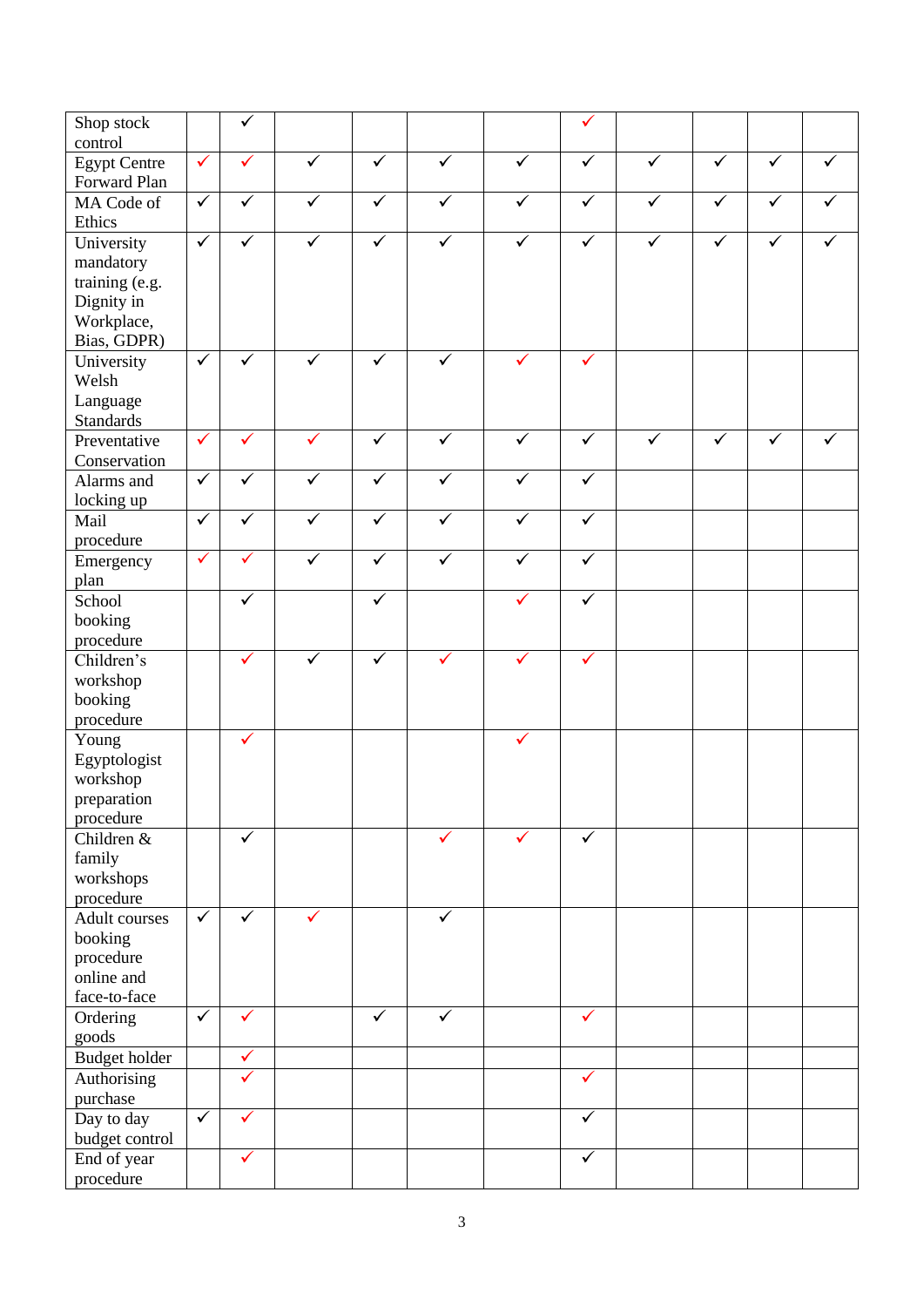| Volunteer        | ✓            |              |              |              |              |              |              |   |              |   |  |
|------------------|--------------|--------------|--------------|--------------|--------------|--------------|--------------|---|--------------|---|--|
|                  |              |              |              |              |              |              |              |   |              |   |  |
| induction and    |              |              |              |              |              |              |              |   |              |   |  |
| training         |              |              |              |              |              |              |              |   |              |   |  |
| Detailed         | $\checkmark$ |              |              |              |              |              |              |   |              |   |  |
| knowledge of     |              |              |              |              |              |              |              |   |              |   |  |
| collection       |              |              |              |              |              |              |              |   |              |   |  |
| <b>Basic</b>     | $\checkmark$ | ✓            | ✓            | $\checkmark$ | ✓            | ✓            | $\checkmark$ | ✓ | $\checkmark$ | ✓ |  |
|                  |              |              |              |              |              |              |              |   |              |   |  |
| knowledge of     |              |              |              |              |              |              |              |   |              |   |  |
| collection       |              |              |              |              |              |              |              |   |              |   |  |
| Giving basic     | $\checkmark$ | $\checkmark$ | $\checkmark$ | $\checkmark$ | $\checkmark$ | $\checkmark$ |              |   |              |   |  |
| talks to local   |              |              |              |              |              |              |              |   |              |   |  |
| groups           |              |              |              |              |              |              |              |   |              |   |  |
| Giving           | $\checkmark$ |              |              |              |              |              |              |   |              |   |  |
| specialist       |              |              |              |              |              |              |              |   |              |   |  |
|                  |              |              |              |              |              |              |              |   |              |   |  |
| Egyptological    |              |              |              |              |              |              |              |   |              |   |  |
| talks/presentati |              |              |              |              |              |              |              |   |              |   |  |
| ons (and         |              |              |              |              |              |              |              |   |              |   |  |
| publishing       |              |              |              |              |              |              |              |   |              |   |  |
| papers/books)    |              |              |              |              |              |              |              |   |              |   |  |
| Giving           | $\checkmark$ |              |              | ✓            | ✓            | ✓            |              |   |              |   |  |
| specialist       |              |              |              |              |              |              |              |   |              |   |  |
| museological     |              |              |              |              |              |              |              |   |              |   |  |
| talks/presentati |              |              |              |              |              |              |              |   |              |   |  |
|                  |              |              |              |              |              |              |              |   |              |   |  |
| ons (and         |              |              |              |              |              |              |              |   |              |   |  |
| publishing       |              |              |              |              |              |              |              |   |              |   |  |
| papers/books)    |              |              |              |              |              |              |              |   |              |   |  |
| Giving           | $\checkmark$ | $\checkmark$ |              | $\checkmark$ |              |              |              |   |              |   |  |
| talks/presentati |              |              |              |              |              |              |              |   |              |   |  |
| ons on           |              |              |              |              |              |              |              |   |              |   |  |
| volunteering     |              |              |              |              |              |              |              |   |              |   |  |
| (and             |              |              |              |              |              |              |              |   |              |   |  |
|                  |              |              |              |              |              |              |              |   |              |   |  |
| publishing       |              |              |              |              |              |              |              |   |              |   |  |
| papers/books)    |              |              |              |              |              |              |              |   |              |   |  |
| Teaching and     | $\checkmark$ | ✓            | ✓            | ✓            | ✓            | $\checkmark$ |              |   |              |   |  |
| assessing        |              |              |              |              |              |              |              |   |              |   |  |
| undergraduate    |              |              |              |              |              |              |              |   |              |   |  |
| Teaching and     | $\checkmark$ | ✓            | $\checkmark$ |              |              |              |              |   |              |   |  |
| assessing        |              |              |              |              |              |              |              |   |              |   |  |
| postgraduate     |              |              |              |              |              |              |              |   |              |   |  |
| Degree exam      | $\checkmark$ | ✓            | $\checkmark$ |              |              |              |              |   |              |   |  |
|                  |              |              |              |              |              |              |              |   |              |   |  |
| administration   |              |              |              |              |              |              |              |   |              |   |  |
| Policy, plans,   |              | $\checkmark$ |              |              | $\checkmark$ | ✓            |              |   |              |   |  |
| and service      |              |              |              |              |              |              |              |   |              |   |  |
| development      |              |              |              |              |              |              |              |   |              |   |  |
| (education for   |              |              |              |              |              |              |              |   |              |   |  |
| schools and      |              |              |              |              |              |              |              |   |              |   |  |
| events)          |              |              |              |              |              |              |              |   |              |   |  |
| Policy, plans,   | $\checkmark$ | $\checkmark$ |              | ✓            |              |              |              |   |              |   |  |
| and service      |              |              |              |              |              |              |              |   |              |   |  |
|                  |              |              |              |              |              |              |              |   |              |   |  |
| development      |              |              |              |              |              |              |              |   |              |   |  |
| (volunteer)      |              |              |              |              |              |              |              |   |              |   |  |
| Policy, plans,   | $\checkmark$ | $\checkmark$ | $\checkmark$ | $\checkmark$ | $\checkmark$ | $\checkmark$ | $\checkmark$ |   |              |   |  |
| and service      |              |              |              |              |              |              |              |   |              |   |  |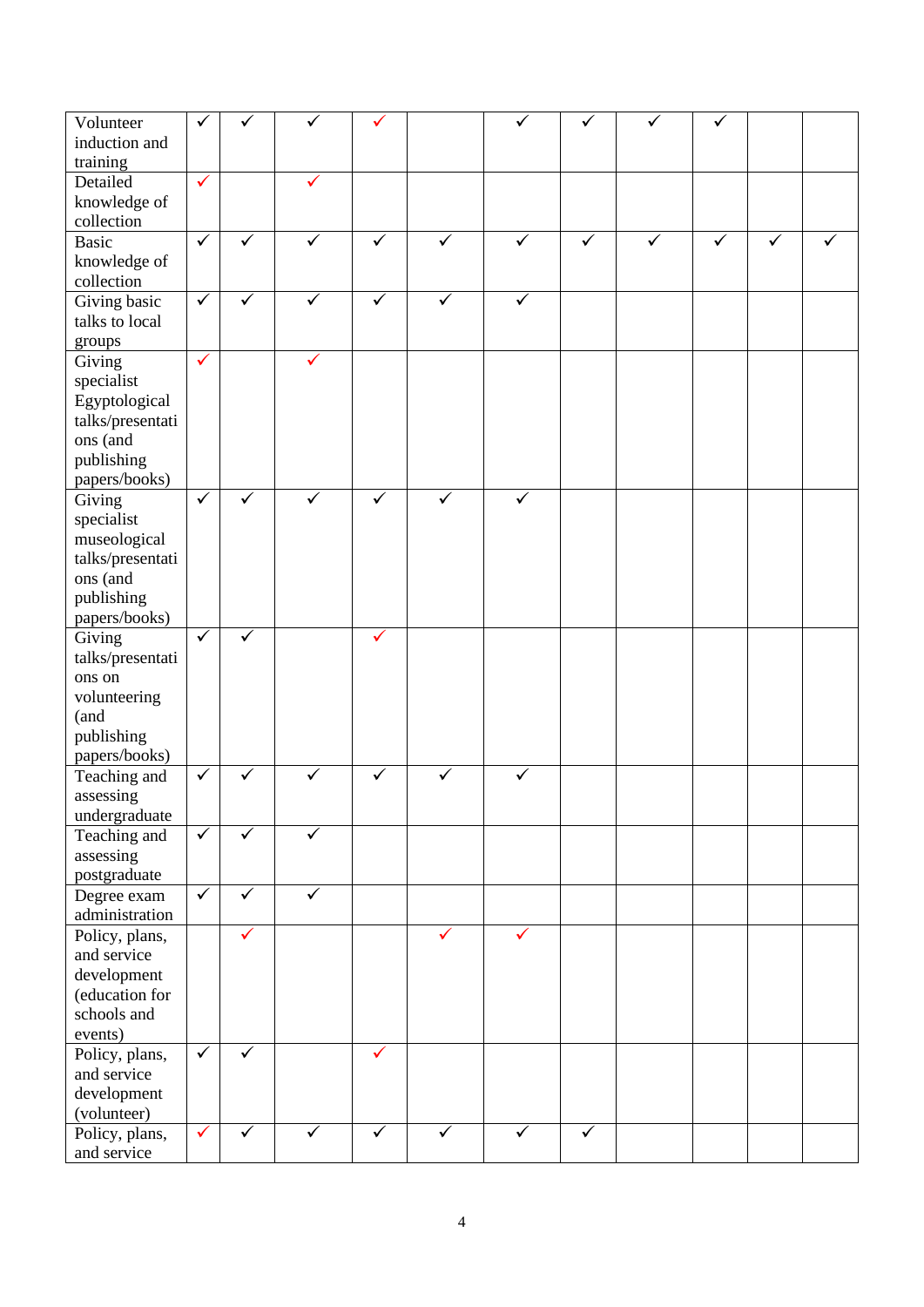| development     |                         |              |              |              |                         |              |                         |              |              |   |   |
|-----------------|-------------------------|--------------|--------------|--------------|-------------------------|--------------|-------------------------|--------------|--------------|---|---|
| (general)       |                         | $\checkmark$ | ✓            |              | $\overline{\checkmark}$ |              |                         |              |              |   |   |
| <b>Basic</b>    | $\overline{\checkmark}$ |              |              | $\checkmark$ |                         | $\checkmark$ | $\overline{\checkmark}$ | ✓            | $\checkmark$ | ✓ |   |
| networking      |                         |              |              |              |                         |              |                         |              |              |   |   |
| (e.g. visitors) |                         |              |              |              |                         |              |                         |              |              |   |   |
| Specialist      | $\checkmark$            | ✓            | $\checkmark$ | $\checkmark$ | $\checkmark$            | $\checkmark$ | $\checkmark$            |              |              |   |   |
| networking      |                         |              |              |              |                         |              |                         |              |              |   |   |
| Marketing       | $\checkmark$            | $\checkmark$ | $\checkmark$ | $\checkmark$ | $\checkmark$            | $\checkmark$ | $\checkmark$            |              |              |   |   |
| Grant           | $\checkmark$            | ✓            | $\checkmark$ |              | ✓                       |              |                         |              |              |   |   |
| applications    |                         |              |              |              |                         |              |                         |              |              |   |   |
| Organising      | $\checkmark$            | $\checkmark$ | $\checkmark$ |              |                         |              |                         |              |              |   |   |
| conferences     |                         |              |              |              |                         |              |                         |              |              |   |   |
| Editing         | $\checkmark$            |              |              |              |                         |              |                         |              |              |   |   |
| conference      |                         |              |              |              |                         |              |                         |              |              |   |   |
| proceedings     |                         |              |              |              |                         |              |                         |              |              |   |   |
| HR procedure    | $\checkmark$            | $\checkmark$ |              |              |                         |              |                         |              |              |   |   |
|                 |                         |              |              |              |                         |              |                         |              |              |   |   |
| for staff hire, |                         |              |              |              |                         |              |                         |              |              |   |   |
| disciplinary    |                         |              |              |              |                         |              |                         |              |              |   |   |
| proceedings,    |                         |              |              |              |                         |              |                         |              |              |   |   |
| etc.            |                         |              |              |              |                         |              |                         |              |              |   |   |
| Interviewing    | $\checkmark$            | $\checkmark$ | $\checkmark$ | $\checkmark$ |                         |              |                         |              |              |   |   |
| Accreditation   | $\checkmark$            | ✓            | ✓            |              |                         |              |                         |              |              |   |   |
| procedure       |                         |              |              |              |                         |              |                         |              |              |   |   |
| Updating web    | $\checkmark$            | $\checkmark$ | $\checkmark$ | $\checkmark$ | $\checkmark$            | $\checkmark$ | $\checkmark$            |              |              |   |   |
| pages           |                         |              |              |              |                         |              |                         |              |              |   |   |
| Gallery         | $\checkmark$            |              | ✓            |              |                         |              |                         |              |              |   |   |
| displays        |                         |              |              |              |                         |              |                         |              |              |   |   |
| Moving          | $\checkmark$            | ✓            | ✓            |              |                         |              |                         |              |              |   |   |
| objects in and  |                         |              |              |              |                         |              |                         |              |              |   |   |
| out of stores   |                         |              |              |              |                         |              |                         |              |              |   |   |
| Delivering and  |                         |              |              |              |                         | $\checkmark$ |                         | $\checkmark$ | $\checkmark$ | ✓ |   |
| preparing       |                         |              |              |              |                         |              |                         |              |              |   |   |
| activities to   |                         |              |              |              |                         |              |                         |              |              |   |   |
| schools         |                         |              |              |              |                         |              |                         |              |              |   |   |
| Outreach        |                         |              |              |              |                         | ✓            |                         |              |              | ✓ | ✓ |
| sessions for    |                         |              |              |              |                         |              |                         |              |              |   |   |
|                 |                         |              |              |              |                         |              |                         |              |              |   |   |
| schools,        |                         |              |              |              |                         |              |                         |              |              |   |   |
| groups, and     |                         |              |              |              |                         |              |                         |              |              |   |   |
| organisations,  |                         |              |              |              |                         |              |                         |              |              |   |   |
| including       |                         |              |              |              |                         |              |                         |              |              |   |   |
| Open days       |                         |              |              |              |                         |              |                         |              |              |   |   |
| Outreach        |                         |              | ✓            |              |                         |              |                         |              |              |   |   |
| object          |                         |              |              |              |                         |              |                         |              |              |   |   |
| handling        |                         |              |              |              |                         |              |                         |              |              |   |   |
| sessions,       |                         |              |              |              |                         |              |                         |              |              |   |   |
| including       |                         |              |              |              |                         |              |                         |              |              |   |   |
| Open days       |                         |              |              |              |                         |              |                         |              |              |   |   |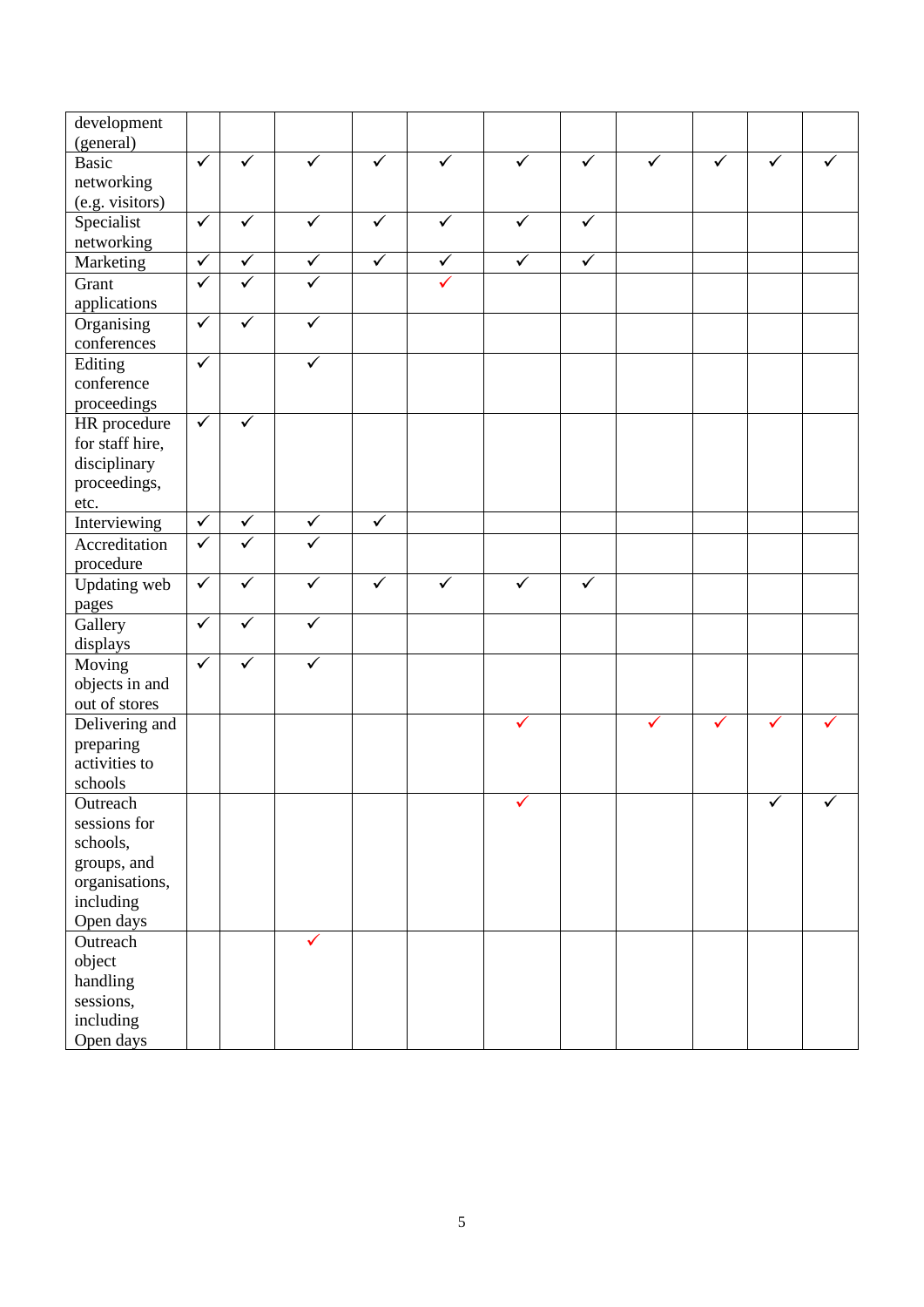| <b>Role</b>               | <b>Brief Description</b>                                                      |
|---------------------------|-------------------------------------------------------------------------------|
| Full documentation        | Full knowledge of the documentation plan and all that this entails (audit     |
| procedure                 | checks, etc.). The documentation plan and policy is on the S-Drive (admin).   |
|                           | Knowledge of MODES Complete so that backups, new indexes, etc., can           |
|                           | be made is also necessary. The documentation procedure is available on the    |
|                           | S-drive. MODES Complete can provide full training:                            |
|                           | http://www.modes.org.uk/software/modes-complete.html on the software.         |
| Taking in object          | What to do if someone offers and object to the Museum, who to contact,        |
| procedure                 | which forms to fill in. The procedure can be found in the documentation       |
|                           | policy, which is available on the S-Drive.                                    |
| Full Safety Policy (as    | This is of the level of being the Safety Officer for the Egypt Centre.        |
| EC Safety Officer)        | Members of the University Health and Safety Team, as well as Taliesin         |
|                           | staff, will advise on what is required.                                       |
| <b>Safety Policy</b>      | Knowledge of the Egypt Centre's Safety Policy, who to report problems to.     |
|                           | The Safety Policy is available in the Egypt Centre office and on the S-       |
|                           | Drive.                                                                        |
| <b>Full Safeguarding</b>  | These people will be the Museum's safeguarding officers.                      |
| Policy                    |                                                                               |
| <b>Basic Safeguarding</b> | Know how to spot basic problems, what to do, and who to report this to.       |
| Policy                    |                                                                               |
| Full shop procedure       | To include banking, how to do audit checks, stock control, etc. There is a    |
|                           | shop procedure document on the shop.                                          |
| Daily shop procedure      | Ability to use the till and to cash up at the end of the day and PDQ. This is |
|                           | available on the shop. It is likely to require some practice.                 |
| Shop stock control        | Line checks and entering sales on shop control sheets. The control sheets     |
|                           | and line sheet checks are done every day when the museum is open.             |
|                           | Annual stock take.                                                            |
| <b>Egypt Centre</b>       | Knowledge of the Egypt Centre's Forward Plan and how it relates to own        |
| Forward Plan              | work. The Forward Plan is available in the S-drive.                           |
| <b>MA Code of Ethics</b>  | Knowledge of the Museums Association Code of Ethics and how it relates        |
|                           | to one's own work. The MA Code of Ethics can be found online.                 |
| University dignity in     | How to follow the University's dignity in the workplace policy, what to do    |
| workplace                 | if there are problems. The University's dignity in the workplace policy can   |
|                           | be found at https://myuni.swansea.ac.uk/academic-life/academic-               |
|                           | regulations/conduct-and-complaints/dignity-at-work-and-study/. The            |
|                           | Centre's personnel officer is Lisa Arnold, Academic Services HR.              |
| Preventative              | Understanding the basics of how objects might be harmed and whom to           |
| conservation              | report problems. In-house training is given on this.                          |
| Alarms and locking        | Switching off alarms in the Museum and stores and putting them on again.      |
| up                        | Locking and unlocking Museum galleries and stores. In-house training is       |
|                           | given on this.                                                                |
| Mail procedure            | How to record incoming mail, what to do with cheques. In-house training is    |
|                           | given on this.                                                                |
| <b>Emergency Plan</b>     | Following the Egypt Centre's Emergency Plan. The Emergency Plan is on         |
|                           | the S-Drive (admin) and hard copies are kept in the Museum office, and        |
|                           | with Estates.                                                                 |
| Normal school visit       | What to do if a school books (face-to-face and virtual classroom), where to   |
| booking procedure         | record it, how to book rooms, and whom to notify. In-house training is        |
|                           | given on this by the Learning and Engagement Officer.                         |
| Children's workshop       | Where to record bookings, how to take payment, what information to give       |
| booking procedure         | to parents/guardians. In-house training can be given on this by the Shop      |
|                           | Front of House Officer. This should include taking of registers.              |
| Young Egyptologist        | What to send out to schools, when to expect information back, what to do      |
| workshops (face-to-       | with that information, how to deal with problems, booking of taxis and        |
|                           |                                                                               |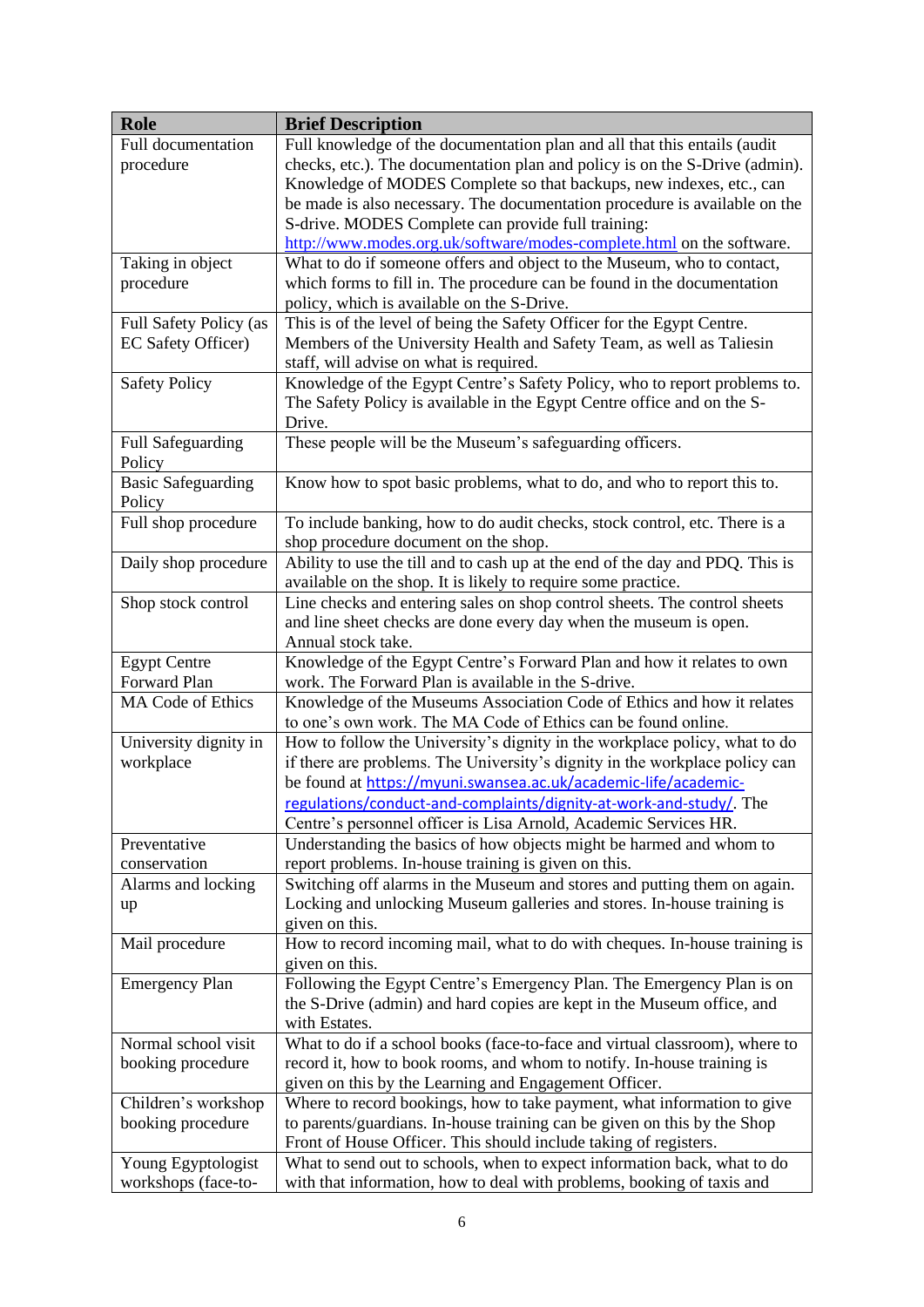| face and virtual      | food for face-to-face sessions. In-house training can be given on this by the |
|-----------------------|-------------------------------------------------------------------------------|
| sessions) preparation | Assistant Curator or Learning and Engagement Officer.                         |
| procedure             |                                                                               |
| Children's            | This is led by the Education Officer. However, in an emergency, other staff   |
| workshops delivery    | will need to know the basics. As this changes from workshop to workshop       |
| procedure face-to-    | depending on activities offered, the Learning and Engagement Officer will     |
| face and virtual (not | train up other members of staff in advance.                                   |
| including booking)    |                                                                               |
| Ordering goods        | How to order goods using ABW (purchasing card and purchase orders).           |
|                       | In-house training can be given on this. Additionally, the University Finance  |
|                       | Department can provide training.                                              |
| Authorising purchase  | Authorising purchases made by others using the university's ABW system.       |
|                       | In-house training can be given on this. Additionally, the University Finance  |
|                       | Department can provide training.                                              |
| Day to day budget     | How to analyse the budget, ensuring that the Museum follows university        |
| control               | purchasing rules and does not over spend.                                     |
| End of year           | University required end of year procedures. The University Finance            |
|                       |                                                                               |
| procedure             | Department provides training on this.                                         |
| Volunteer induction   | Ensuring volunteers understand their roles, ensuring that they have the       |
| and training          | correct references, etc. Recording of the information on the Egypt Centre's   |
|                       | database. There is an induction checklist on the S-Drive (volunteers).        |
|                       | Ensure all volunteers are trained in order to carry out their role safely and |
|                       | competently.                                                                  |
| Detailed knowledge    | Ensuring that one has an overall knowledge of the collection in order to be   |
| of the collection     | able to answer enquiries from the public and specialists.                     |
| Giving basic talks to | Ensuring one has a basic knowledge of the collection and the working of       |
| local groups          | the Egypt Centre in order to talk to the general public, plus the ability to  |
|                       | use media equipment and design PowerPoint presentations.                      |
| Giving specialist     | As above, but at a level where the talk would satisfy Egyptological           |
| Egyptological         | specialists. Publishing books and papers would require the ability to         |
| talks/presentations   | produce specialist articles, which are successfully refereed.                 |
| (and publishing       |                                                                               |
| papers/books)         |                                                                               |
| Giving specialist     | As above, but at a level where the talk would satisfy museological            |
| museological          | specialists. Publishing books and papers would require the ability to         |
| talks/presentations   | produce specialist articles, which are successfully refereed.                 |
| (and publishing       |                                                                               |
| papers/books)         |                                                                               |
| Giving                | As above, but at a level where the talk would satisfy volunteering            |
| talks/presentations   | specialists. Publishing books and papers would require the ability to         |
| on volunteering (and  | produce specialist articles, which are successfully refereed.                 |
| publishing            |                                                                               |
| papers/books)         |                                                                               |
| Teaching and          | This includes lesson planning, delivery of lessons, and assessment of         |
| assessing students    | students.                                                                     |
| Exam administration   | This involves liaising with exam's office ensuring marks and feedback         |
|                       | (copies for exam office, student, and external examiner) are submitted on     |
|                       | time                                                                          |
| Policy, plans, and    | This includes developing policy and plans on a short and medium term          |
| service development   | basis (i.e., five years ahead). It will include consultation with other staff |
| (education)           | and volunteers, as well as a line manager.                                    |
| Policy, plans, and    | This includes developing policy and plans on a short and medium term          |
| service development   | basis (i.e., five years ahead). It will include consultation with other staff |
| (volunteer)           | and volunteers, as well as a line manager.                                    |
|                       |                                                                               |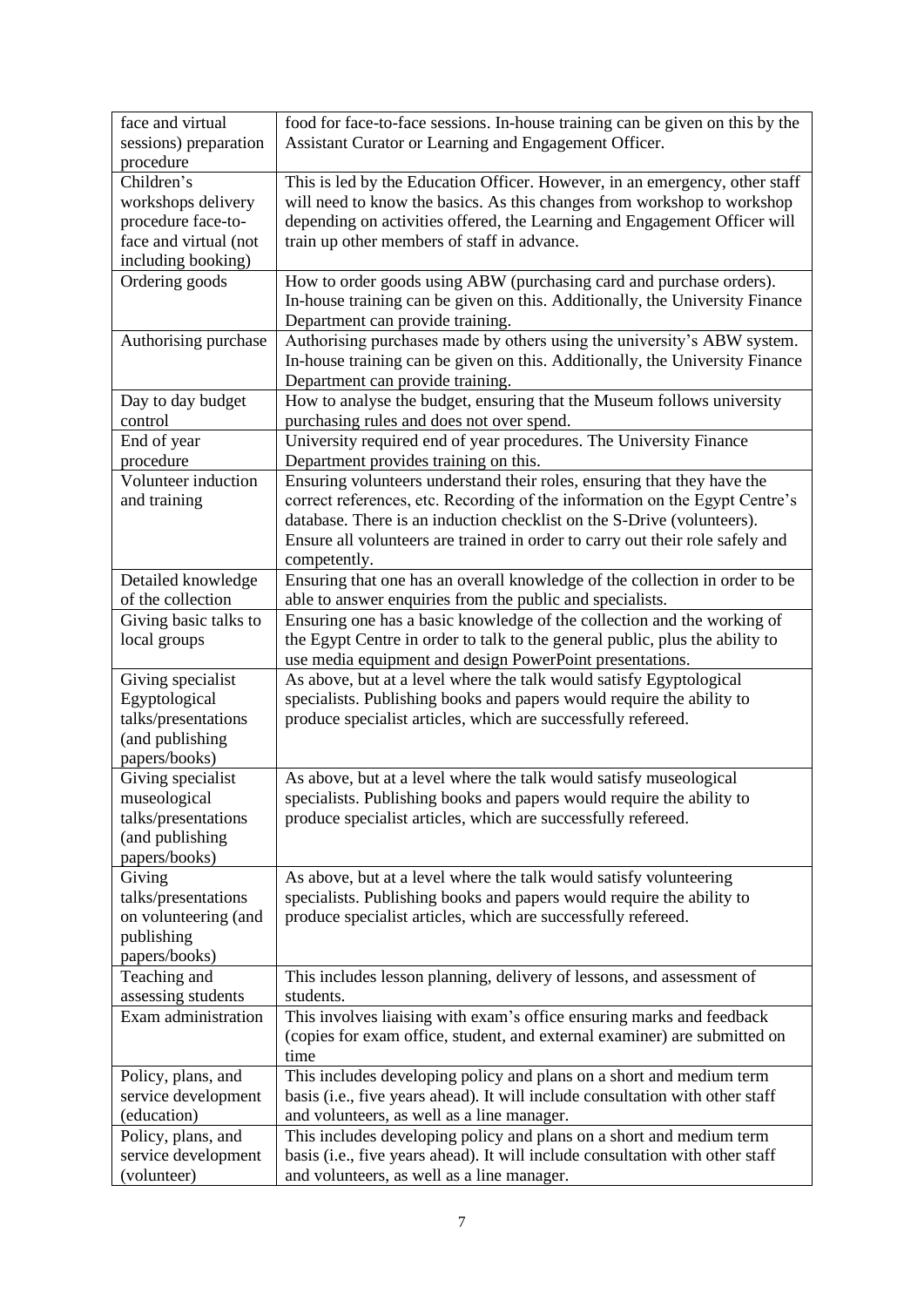| Policy, plans, and        | This includes developing policy and plans on a short and medium term          |
|---------------------------|-------------------------------------------------------------------------------|
| service development       | basis (i.e., five years ahead). It will include consultation with other staff |
| (general)                 | and volunteers, as well as a line manager.                                    |
| Basic networking          | Networking with other staff and volunteers, mainly within ones everyday       |
| (e.g., visitors)          | circle of colleagues.                                                         |
| Specialist                | Networking with other staff and volunteers, outside ones everyday circle of   |
| networking                | colleagues. This will include Egyptological, volunteering, and/or             |
|                           | museological specialists.                                                     |
| Marketing                 | This includes thinking ahead to ensure that marketing opportunities are       |
|                           | used. The level and sphere at which this is done will be influenced by        |
|                           | general job descriptions. For example, the Shop Front of House Officer will   |
|                           | market the shop (changing displays, advertising goods, etc.); the Curator     |
|                           | will ensure that the collection and general work of the Museum is             |
|                           | marketed; the Events and Development Officer will ensure all events and       |
|                           | activities are marketed. Advertising is done through the website, email lists |
|                           | and social media, including Facebook and Twitter. Some paid advertising       |
|                           | is used but most advertising relies of using freely available resources.      |
| <b>Grant Applications</b> | This will include sourcing and applying for grants following University       |
|                           | guidelines.                                                                   |
| Organising                | These may be local or international.                                          |
| conferences               |                                                                               |
| Editing conference        | These will need to be done to a refereed standard and will be of a specialist |
| proceedings               | nature.                                                                       |
| HR procedure for          | This will mean following HR procedure and guidance. There is University       |
| staff hire,               | training available on this.                                                   |
| disciplinary              |                                                                               |
| proceedings, etc.         |                                                                               |
|                           |                                                                               |
| Interviewing              | This will mean following HR procedure and guidance. There is University       |
|                           | training on this.                                                             |
| Accreditation             | The next Museum accreditation will be 2027. Various documents and             |
| procedure                 | policies need to be in place for this (e.g. Forward Plan, Emergency Plan,     |
|                           | and Collections Development Plan), to be agreed by the Special Collections    |
|                           | Group, Academic Services. Accreditation is done through MALD, who can         |
|                           | advise. Documentation needed for Accreditation can be found on this web       |
|                           | page http://www.artscouncil.org.uk/what-we-do/supporting-museums/             |
|                           | accreditation-scheme/.                                                        |
| Updating web pages        | This involves a basic knowledge of WordPress. Staff update their relevant     |
|                           | service area pages: Curator and Collections Access Manager update the         |
|                           | Collection pages and online catalogue; Shop Front of House Officer, the       |
|                           | Shop pages; Learning and Engagement Officer the Education pages; Events       |
|                           | and Development Officer the Events pages: Volunteer Manager the               |
|                           | Volunteer pages.                                                              |
| Gallery displays          | Opening and closing of display cases should only be done by the Curator,      |
|                           | Assistant Curator, or Collections Access Manager (except in emergencies).     |
|                           | However, the Curator, Assistant Curator, and the Collections Access           |
|                           | Manager can use the help of others in displays, etc., as and when desired.    |
| Moving objects in         | Moving objects in and out of stores should only be done by the Curator,       |
| and out of stores         | Assistant Curator, and Collections Access Manager, except in an               |
|                           | emergency. Assistants or other staff (supervised) may be required.            |
| Delivering and            | Delivering activities to all ages and abilities. Preparing work pack and      |
| preparing activities      | equipment.                                                                    |
| to schools                |                                                                               |
| Outreach sessions for     | Preparing all worksheets and equipment.                                       |